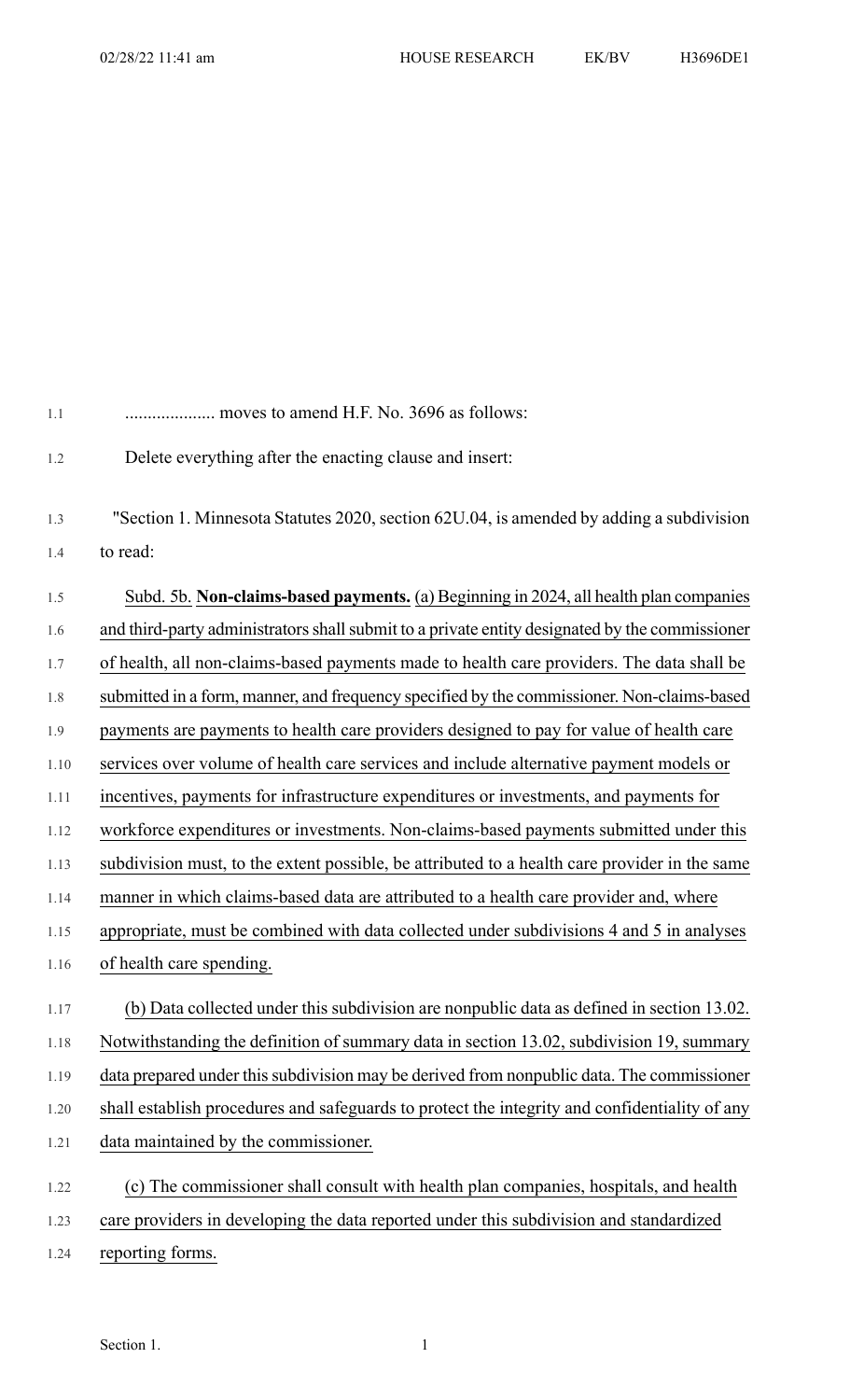| 2.1     | Sec. 2. Minnesota Statutes 2020, section 62U.04, subdivision 11, is amended to read:           |
|---------|------------------------------------------------------------------------------------------------|
| 2.2     | Subd. 11. Restricted uses of the all-payer claims data. (a) Notwithstanding subdivision        |
| 2.3     | 4, paragraph (b), and subdivision 5, paragraph (b), the commissioner or the commissioner's     |
| 2.4     | designee shall only use the data submitted under subdivisions 4 and, 5, and 5b for the         |
| 2.5     | following purposes:                                                                            |
| 2.6     | (1) to evaluate the performance of the health care home program as authorized under            |
| 2.7     | section 62U.03, subdivision 7;                                                                 |
| $2.8\,$ | (2) to study, in collaboration with the reducing avoidable readmissions effectively            |
| 2.9     | (RARE) campaign, hospital readmission trends and rates;                                        |
| 2.10    | (3) to analyze variations in health care costs, quality, utilization, and illness burden based |
| 2.11    | on geographical areas or populations;                                                          |
| 2.12    | (4) to evaluate the state innovation model (SIM) testing grant received by the Departments     |
| 2.13    | of Health and Human Services, including the analysis of health care cost, quality, and         |
| 2.14    | utilization baseline and trend information for targeted populations and communities; and       |
| 2.15    | (5) to compile one or more public use files of summary data or tables that must:               |
| 2.16    | (i) be available to the public for no or minimal cost by March 1, 2016, and available by       |
| 2.17    | web-based electronic data download by June 30, 2019;                                           |
| 2.18    | (ii) not identify individual patients, payers, or providers;                                   |
| 2.19    | (iii) be updated by the commissioner, at least annually, with the most current data            |
| 2.20    | available;                                                                                     |
| 2.21    | (iv) contain clear and conspicuous explanations of the characteristics of the data, such       |
| 2.22    | as the dates of the data contained in the files, the absence of costs of care for uninsured    |
| 2.23    | patients or nonresidents, and other disclaimers that provide appropriate context; and          |
| 2.24    | (v) not lead to the collection of additional data elements beyond what is authorized under     |
| 2.25    | this section as of June 30, 2015.                                                              |
| 2.26    | (b) The commissioner may publish the results of the authorized uses identified in              |
| 2.27    | paragraph (a) so long as the data released publicly do not contain information or descriptions |
| 2.28    | in which the identity of individual hospitals, clinics, or other providers may be discerned.   |
| 2.29    | (c) Nothing in this subdivision shall be construed to prohibit the commissioner from           |
| 2.30    | using the data collected under subdivision 4 to complete the state-based risk adjustment       |
| 2.31    | system assessment due to the legislature on October 1, 2015.                                   |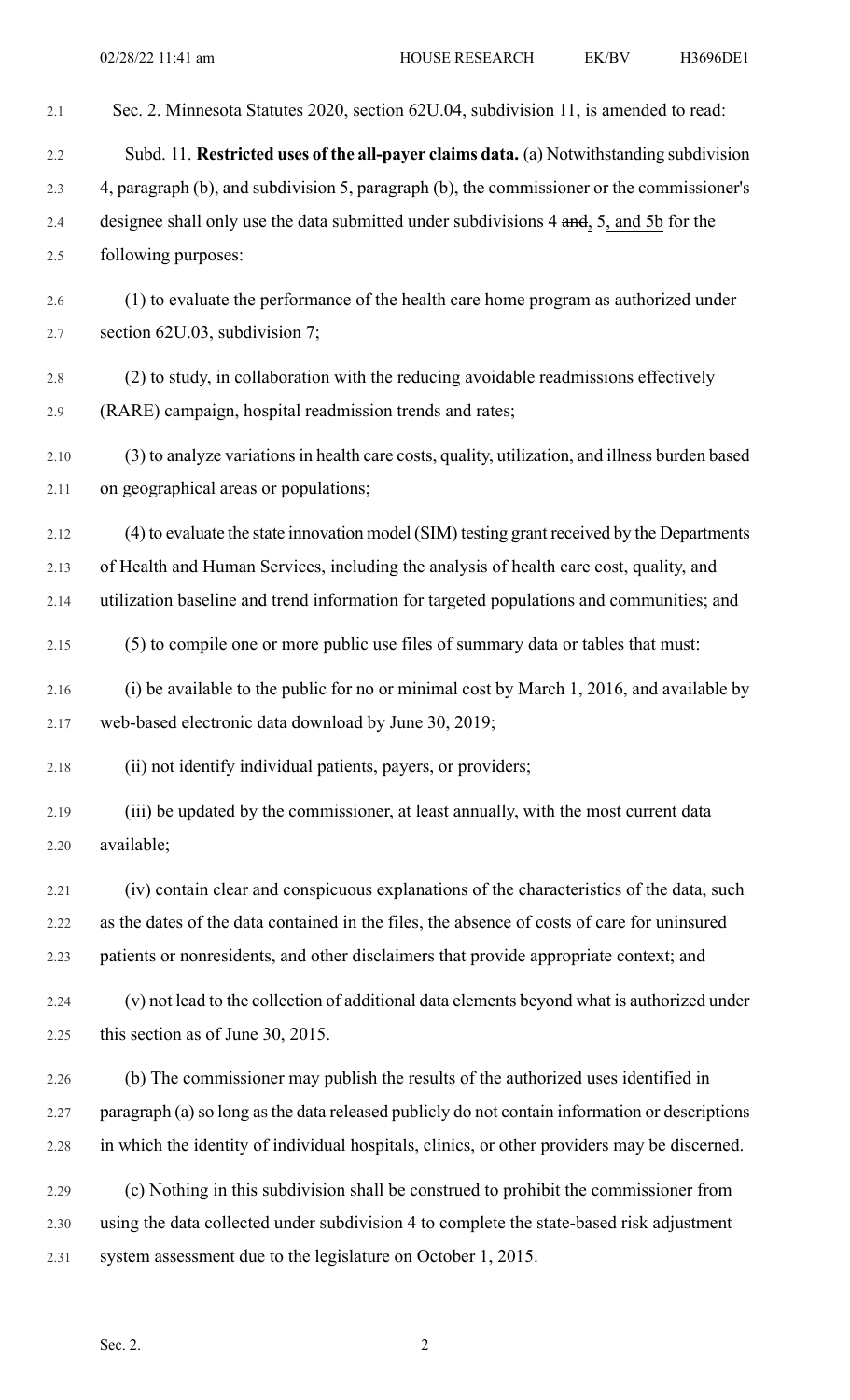- 3.1 (d) The commissioner or the commissioner's designee may use the data submitted under 3.2 subdivisions 4 and 5 for the purpose described in paragraph  $(a)$ , clause  $(3)$ , until July 1, 3.3 2023.
- $3.4$  (e) (d) The commissioner shall consult with the all-payer claims database work group 3.5 established under subdivision 12 regarding the technical considerations necessary to create 3.6 the public use files of summary data described in paragraph (a), clause (5).
- 3.7 Sec. 3. Minnesota Statutes 2020, section 62U.10, subdivision 7, is amended to read:

3.8 Subd. 7. **Outcomes reporting; savings determination.** (a) Beginning November 1, 3.9 2016, and Each November 1 thereafter, the commissioner of health shall determine the 3.10 actual total private and public health care and long-term care spending for Minnesota 3.11 residents related to each health indicator projected in subdivision 6 for the most recent 3.12 calendar year available. The commissioner shall determine the difference between the 3.13 projected and actual spending for each health indicator and for each year, and determine 3.14 the savings attributable to changes in these health indicators. The assumptions and research 3.15 methods used to calculate actual spending must be determined to be appropriate by an 3.16 independent actuarial consultant. If the actual spending is less than the projected spending, 3.17 the commissioner, in consultation with the commissioners of human services and management 3.18 and budget, shall use the proportion of spending for state-administered health care programs 3.19 to total private and public health care spending for each health indicator for the calendar 3.20 year two years before the current calendar year to determine the percentage of the calculated 3.21 aggregate savings amount accruing to state-administered health care programs.

3.22 (b) The commissioner may use the data submitted under section 62U.04, subdivisions 3.23 4 and, 5, and 5b, to complete the activities required under this section, but may only report 3.24 publicly on regional data aggregated to granularity of 25,000 lives or greater for this purpose.

## 3.25 Sec. 4. **REPORT ON TRANSPARENCY OF HEALTH CARE PAYMENTS.**

3.26 Subdivision 1. **Definitions.** (a) The terms defined in thissubdivision apply to thissection.

- 3.27 (b) "Commissioner" means the commissioner of health.
- 3.28 (c) "Non-claims-based payments" means payments to health care providers designed to
- 3.29 support and reward value of health care services over volume of health care services and
- 3.30 includes alternative payment models or incentives, payments for infrastructure expenditures
- 3.31 or investments, and payments for workforce expenditures or investments.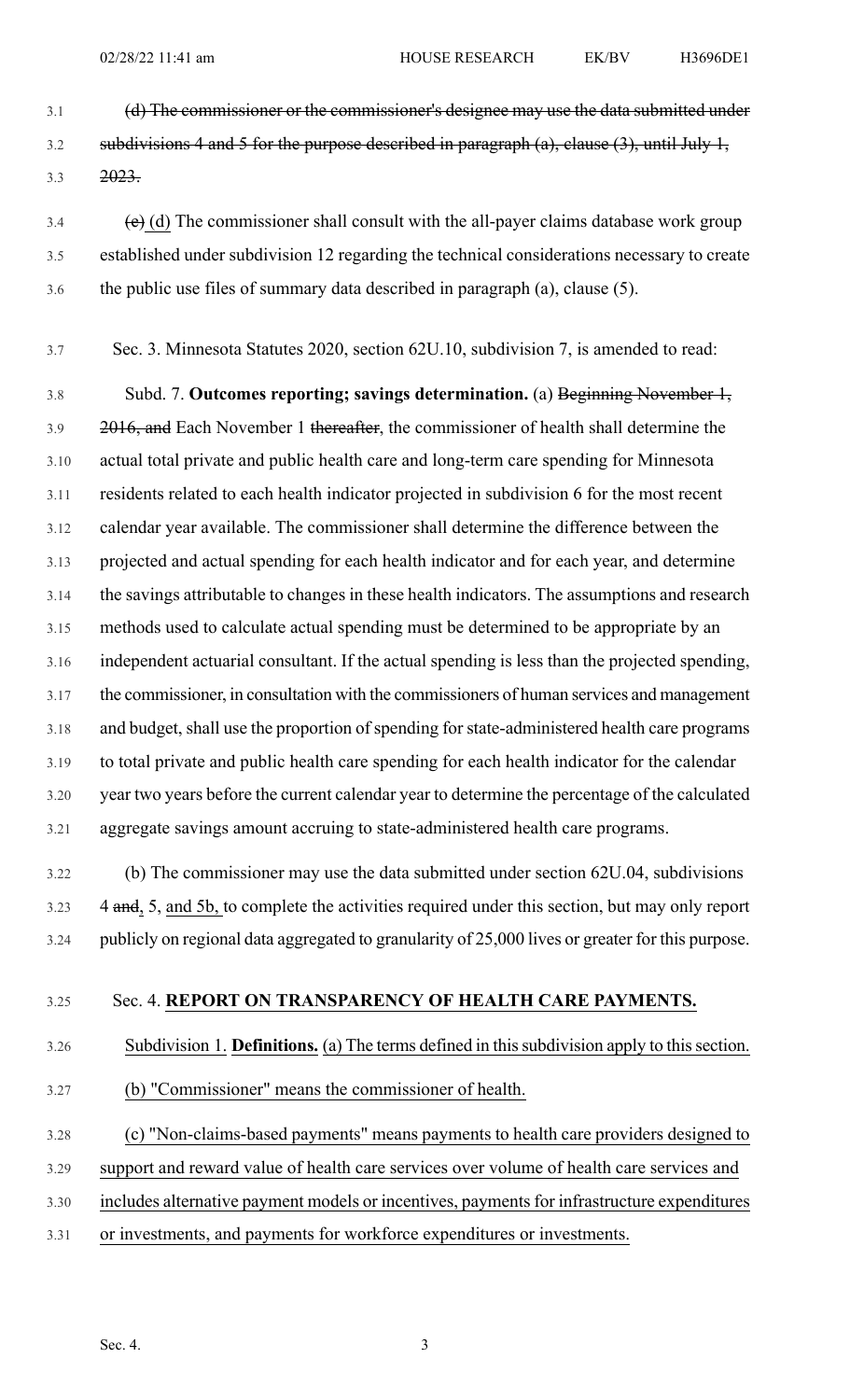| 4.1  | (d) "Nonpublic data" has the meaning given to that term in Minnesota Statutes, section          |
|------|-------------------------------------------------------------------------------------------------|
| 4.2  | 13.02, subdivision 9.                                                                           |
| 4.3  | (e) "Primary care services" means integrated, accessible health care services provided          |
| 4.4  | by clinicians who are accountable for addressing a large majority of personal health care       |
| 4.5  | needs, developing a sustained partnership with patients, and practicing in the context of       |
| 4.6  | family and community. Primary care services include but are not limited to preventive           |
| 4.7  | services, office visits, administration of vaccines, annual physicals, pre-operative physicals, |
| 4.8  | assessments, care coordination, development of treatment plans, management of chronic           |
| 4.9  | conditions, and diagnostic tests.                                                               |
| 4.10 | Subd. 2. Report. (a) To provide the legislature with information needed to meet the             |
| 4.11 | evolving health care needs of Minnesotans, the commissioner shall report to the legislature     |
| 4.12 | by February 15, 2023, on the volume and distribution of health care spending across payment     |
| 4.13 | models used by health plan companies and third-party administrators, with a particular focus    |
| 4.14 | on value-based care models and primary care spending.                                           |
| 4.15 | (b) The report must include health plan company-specific and third-party                        |
| 4.16 | administrator-specific estimates of health care spending for claims-based payments and          |
| 4.17 | non-claims-based payments for the most recent available year, reported separately for           |
| 4.18 | Minnesotans enrolled in state health care programs, Medicare Advantage, and commercial          |
| 4.19 | health insurance. The report must also include recommendations on changes needed to             |
| 4.20 | gather better data from health plan companies and third-party administrators on the use of      |
| 4.21 | value-based payments that pay for value of health care services provided over volume of         |
| 4.22 | services provided, promote the health of all Minnesotans, reduce health disparities, and        |
| 4.23 | support the provision of primary care services and preventive services.                         |
| 4.24 | (c) In preparing the report, the commissioner shall:                                            |
| 4.25 | (1) describe the form, manner, and timeline for submission of data by health plan               |
| 4.26 | companies and third-party administrators to produce estimates as specified in paragraph         |
| 4.27 | $(b)$ ;                                                                                         |
| 4.28 | (2) collect summary data that permits the computation of:                                       |
| 4.29 | (i) the percentage of total payments that are non-claims-based payments; and                    |
| 4.30 | (ii) the percentage of payments in item (i) that are for primary care services;                 |
| 4.31 | (3) where data was not directly derived, specify the methods used to estimate data              |
| 4.32 | elements;                                                                                       |